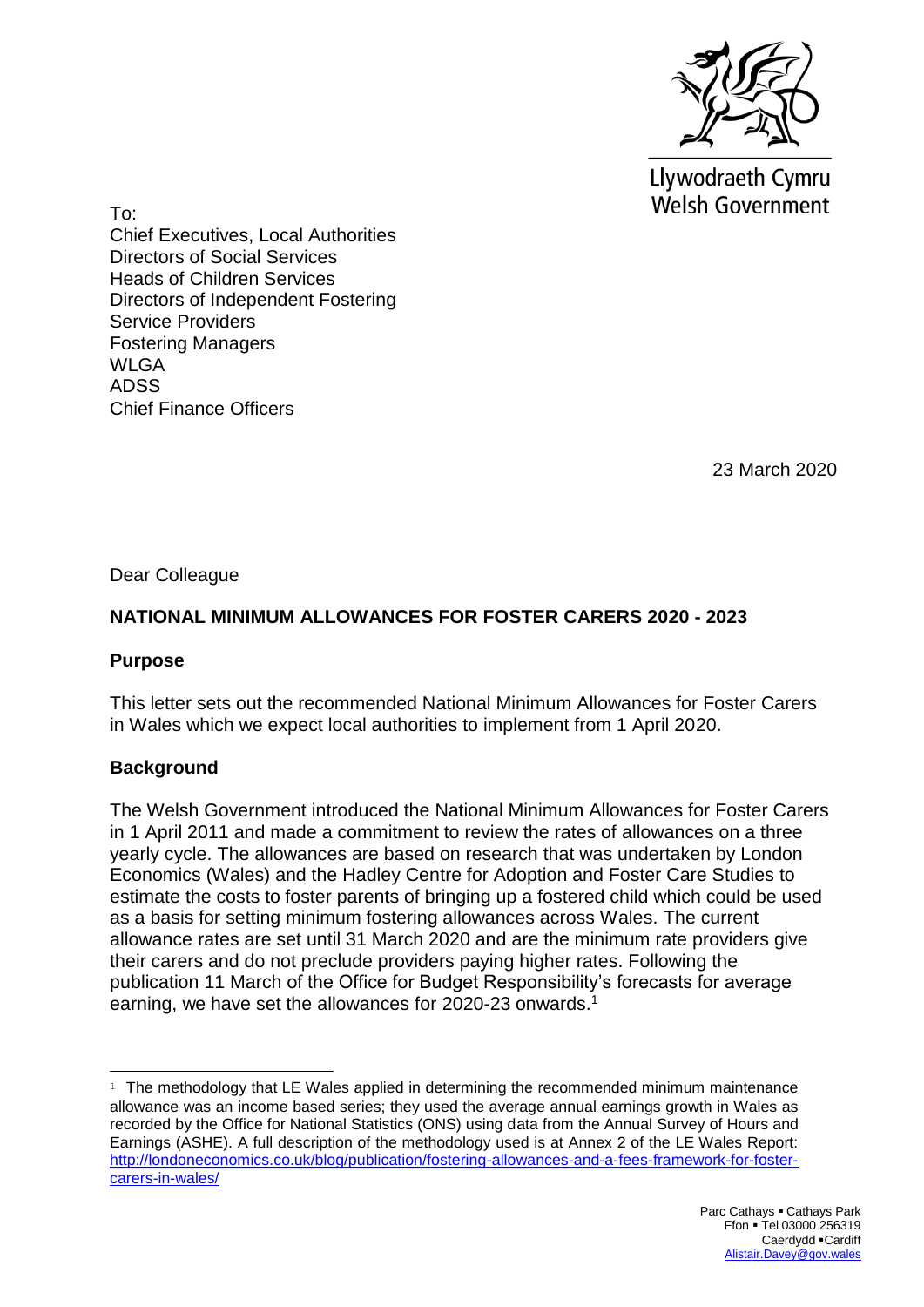### **Allowances**

The national minimum allowances are the basic core allowance that foster carers receive to cover the costs involved in looking after any fostered child. They are intended to set a benchmark for payment rates to all foster carers.

The actual level of allowance that any foster carer will receive will depend on a number of factors, in particular the specific needs of an individual child.

These allowances should be applied to all foster carers approved by a fostering service registered in Wales who are caring for a looked after child. This includes approved foster carers who are friends or family of the child and short break or respite carers.

The table below sets out the recommended allowance rates for foster placements in Wales. The rates vary according to the age of the foster child.

| Recommended national minimum weekly allowance rates up rated in line<br>with the Office for Budgetary Responsibility forecasts for growth in earnings |         |          |       |
|-------------------------------------------------------------------------------------------------------------------------------------------------------|---------|----------|-------|
| 2020/2021                                                                                                                                             |         |          |       |
| Age of child (years)                                                                                                                                  | $0 - 4$ | $5 - 15$ | $16+$ |
| Maintenance allowance for on-going<br>costs                                                                                                           | £188    | £171     | £213  |
| 2021/2022                                                                                                                                             |         |          |       |
| Age of child (years)                                                                                                                                  | $0 - 4$ | $5 - 15$ | $16+$ |
| Maintenance allowance for on-going<br>costs                                                                                                           | £194    | £177     | £220  |
| 2022/2023                                                                                                                                             |         |          |       |
| Age of child (years)                                                                                                                                  | $0 - 4$ | $5 - 15$ | $16+$ |
| Maintenance allowance for on-going<br>costs                                                                                                           | £200    | £183     | £228  |

It should be remembered that these basic allowances are only sufficient to meet the regular general costs of most foster placements. They will not be sufficient to cover additional costs for children who have needs over and above those of most foster children.

#### **Action - Local Authority / Independent Fostering Providers**

From 1 April 2020, all fostering service providers in Wales should:

- publicise their allowance rates
- take the necessary actions to ensure current and potential foster carers are aware of the rates including by making the information available on websites
- ensure that rates are recorded or accessible on the Children's Commissioning Support Resource (CCSR)